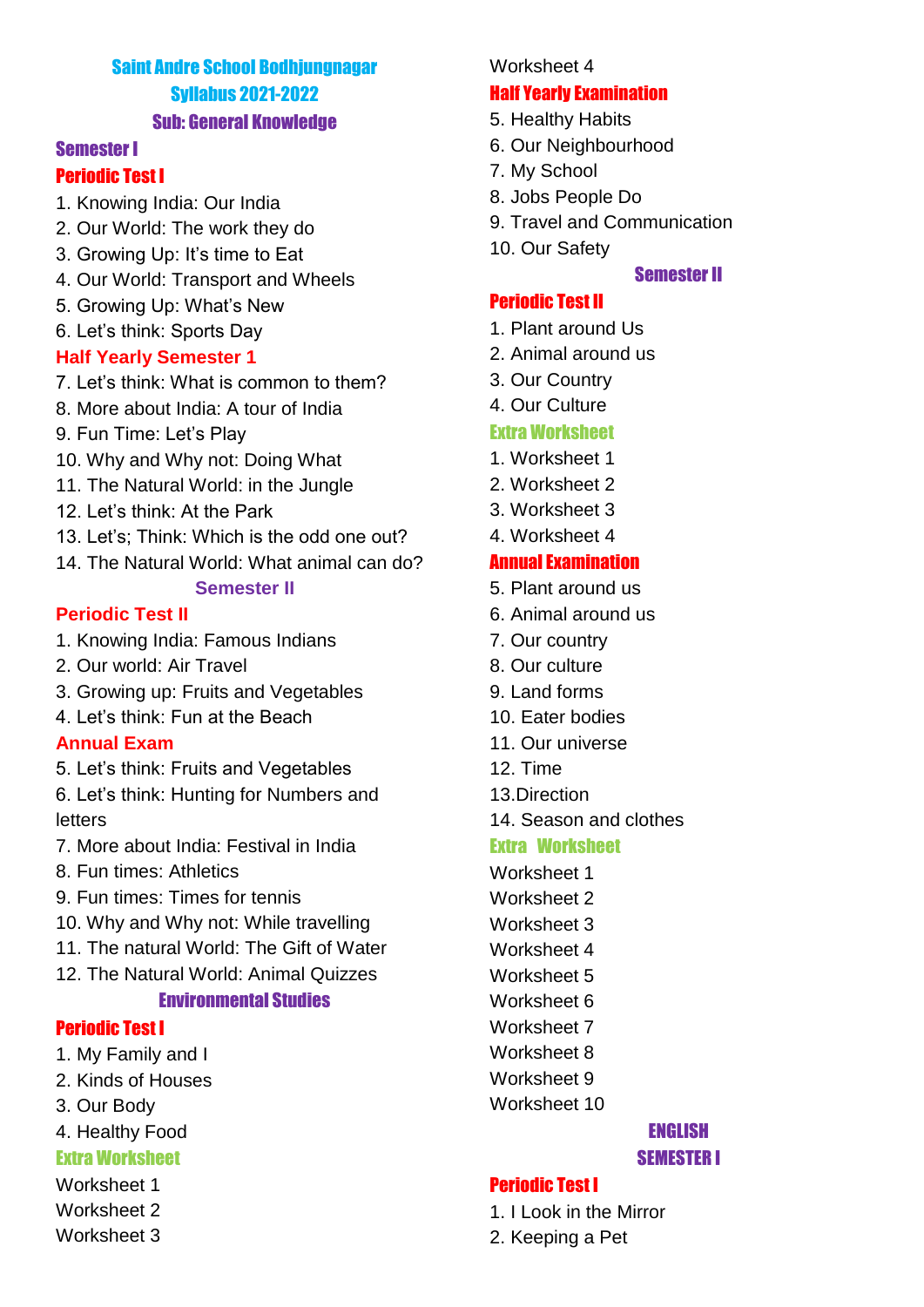# 3. My Neighbour's Dog is Purple

# Extra Worksheet

- 1. Worksheet 1
- 2. Worksheet 2
- 3. Worksheet 3

# Half Yearly Semester 1

- 1. I Look in the Mirror
- 2. Keeping a Pet
- 3. My Neighbour's Dog is Purple
- 4. Puppies for Sale
- 5. Thunder
- 6. How the Rainbow was Made
- 7. The Arab and His Camel
- 8. Trapped!
- 9. My Grammar Buddy

# Extra Worksheet

- 1. Worksheet 1
- 2. Worksheet 2
- 3. Worksheet 3
- 4. Worksheet 4
- 5. Worksheet 5
- 6. Worksheet 6
- 7. Worksheet 7
- 8. Worksheet 8

### Semester II

# Periodic Test II

- 1. A toothy Tale
- 2. A Vultures guide to good manner
- 3. Win or Lose

# Extra Worksheet

- 1. Worksheet 1
- 2. Worksheet 2
- 3. Worksheet 3

# Annual Exam

- 1. I Tried to Ride a Skateboard
- 2. The Elephants and the Mice
- 3. The Crescent Moon
- 4. The swing
- 5. Pinocchio
- 6. My Grammar Buddy

# Extra Worksheets

- 1. Worksheet 1
- 2. Worksheet 2
- 3. Worksheet 3
- 4. Worksheet 4
- 5. Worksheet 5
- 6. Worksheet 6
- 7. Worksheet 7
- 8. Worksheet 8

# English II Semester I

## Periodic Test I

- 1. The Sentence
- 2. Questions and statements
- 2. Jumbled Sentences
- 4. Naming Words
- 3. Special Names
- 6. One and More than one

# Half Yearly Examination

- 1.The Sentence
- 2.Questions and statements
- 3. Jumbled Sentences
- 4. Naming Words
- 5. Special Names
- 6. One and More than one
- 7. 'S
- 8. Describing Words
- 9. Comparisons
- 10. My, Our, Your, His, Her, It's Their
- 11. A, An, The
- 12. I, We,You,He,She,IT,They
- 13. Me, Us, You, Him, Her, It, Them
- 14. Doing Words
- 15. Comprehension
- 16. Composition

### Semester II

### Periodic Test II

- 1. Is, Are, Am
- 2. Was, Were
- 3. Have, Has
- 4. Had
- 5. Go, Goes, Do, Does
- 6. Is are, Am With –ing form of the doing words

### Annual Exam

- 7. Is, Are, Am
- 8. Was, Were
- 9. Have, Has
- 10. Had
- 11. Go, Goes, Do, Does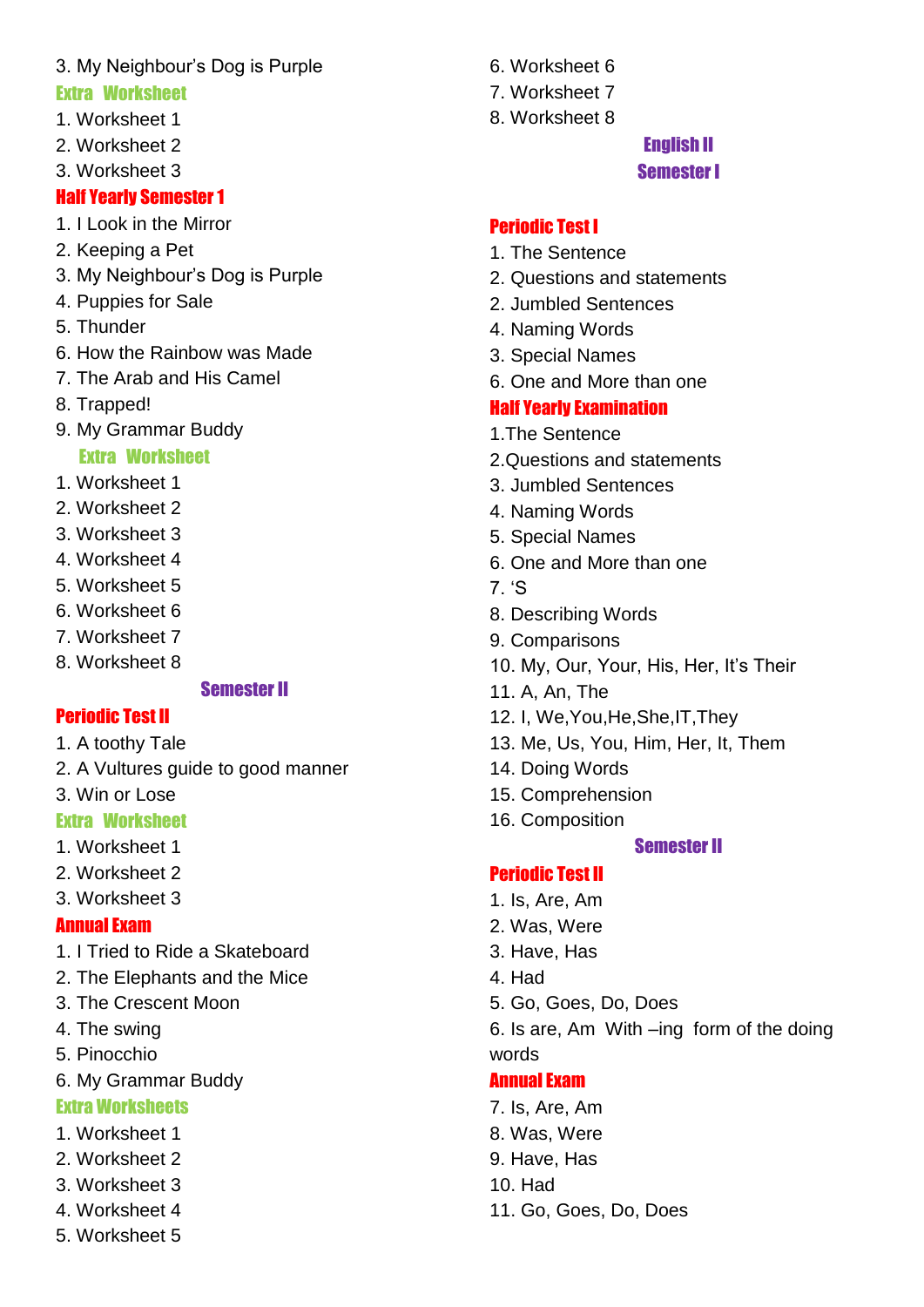12. Is are, Am With -ing form of the doing words

- 13. It happened yesterday
- 14. Short forms
- 15. In. on, behind under
- 16. And, But, or
- 17. Who, What, Where, Which, When
- 18. Understanding words comprehension
- 19. Composition

## **MATHEMATICS SEMESTER I**

### **Periodic Test I**

- 1. Numbers up to 200
- 2. Addition
- 3. Subtraction
- 4. Numbers up to 1000

## **Extra Worksheet**

- 1. Worksheet 1
- 2. Worksheet 2
- 3. Worksheet 3
- 4. Worksheet 4

## **Half Yearly**

- 1. Numbers up to 200
- 2. Addition
- 3. Subtraction
- 4. Numbers up to 1000
- 5. Shapes
- 6. Patterns
- 7. More addition and subtraction

### **Extra Worksheet**

- 1. Worksheet 1
- 2. Worksheet 2
- 3. Worksheet 3
- 4. Worksheet 4
- 5. Worksheet 5
- 6. Worksheet 6
- 7. Worksheet 7
- 8. Worksheet 8

### **Semester II**

- 1. Multiplication
- 2. Measurement
- 3. Monev
- 4. Time
- 5. Data handling
- 6. Division Readiness

### **Periodic Test II**

- 1. Multiplication
- 2. Measurement
- 3. Money

## **Extra Worksheet**

- 1 Worksheet 1
- 2. Worksheet 2
- 3. Worksheet 3

### **Annual Exam**

- 1. Multiplication
- 2. Measurement
- 3. Monev
- 4 Time
- 5. Data handling
- 6. Division Readiness

### **Worksheets**

- 1. Worksheet 1
- 2. Worksheet 2
- 3 Worksheet 3
- 4. Worksheet 4
- 5 Worksheet 5
- 6. Worksheet 6
- 7. Worksheet 7

### **Hindi**

### **Periodic Test I**

- 1. बच्चे हो भगवान है
- 2 रास्ता मिल गया
- 3. करोड़ों की माँ
- $4$  जैसी करनी कैसा फल

### **Half Yearly**

- 1 बच्चे हो भगवान है
- 2. रास्ता मिल गया
- 3. करोड़ों की माँ
- 4 जैसी करनी कैसा फल
- 5 रोटी
- $6 \quad$ क्या जरूरत ?
- 7. सुन्दरकौन ?
- 8. बडा कौन
- 9 बस्ता जी

### **Periodic Test II**

- 10 मोमबत्ती अगरबत्ती
- 11. बहादुर अलबर्ट जार्ज
- 12. ऐसे थे राम मनोहर
- 13. छोटू भैया
- 14. करनी का फल

#### **Annual Examination**

- 10. मोमबत्ती अगरबत्ती
- 11. बहादुर अलबर्ट जार्ज